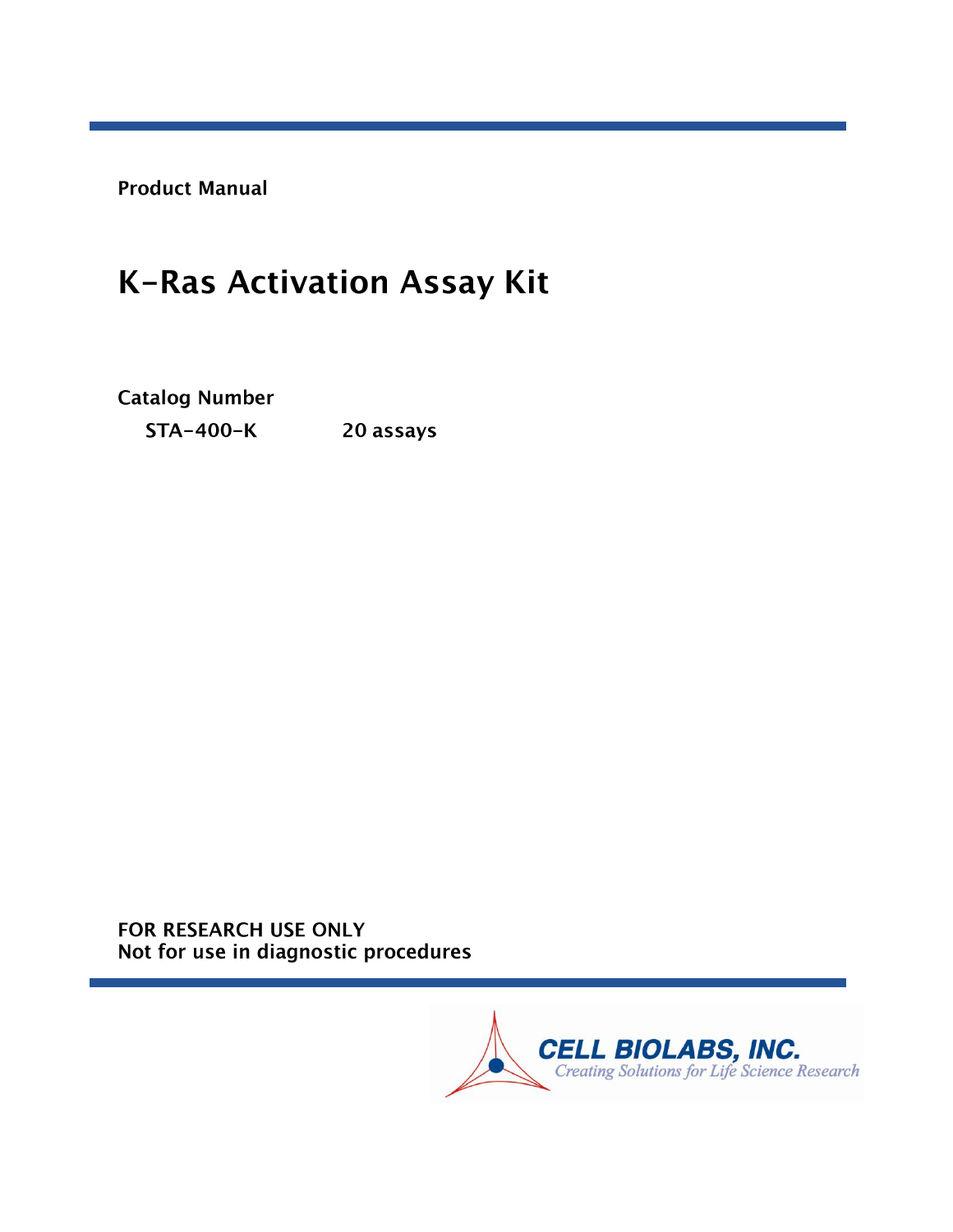### **Introduction**

Small GTP-binding proteins (or GTPases) are a family of proteins that serve as molecular regulators in signaling transduction pathways. Ras, a 21 kDa protein, regulates a variety of biological response pathways that include cell growth, cell transformation and tumor invasion. Like other small GTPases, Ras regulates molecular events by cycling between an inactive GDP-bound form and an active GTPbound form. In its active (GTP-bound) state, Ras binds specifically to the Ras-binding domain (RBD) of Raf1 to control downstream signaling cascades. The most notable members of the Ras subfamily are H-Ras, N-Ras and K-Ras, mainly for being implicated in many types of cancer.

Cell Biolabs' K-Ras Activation Assay Kit utilizes Raf1 RBD Agarose beads to selectively isolate and pull-down the active form of Ras from purified samples or endogenous lysates. Subsequently, the precipitated GTP-Ras is detected by western blot analysis using an Anti-K-Ras specific polyclonal antibody (see Figure 2 and Assay Principle).

Cell Biolabs' K-Ras Activation Assay Kit provides a simple and fast tool to monitor the activation of K-Ras. The kit includes easily identifiable Raf1 RBD Agarose beads (Figure 1), pink in color, and a K-Ras Immunoblot Positive Control for quick K-Ras identification. Each kit provides sufficient quantities to perform 20 assays.



**Figure 1**: Raf1 RBD Agarose beads, in color, are easy to visualize, minimizing potential loss during washes and aspirations.

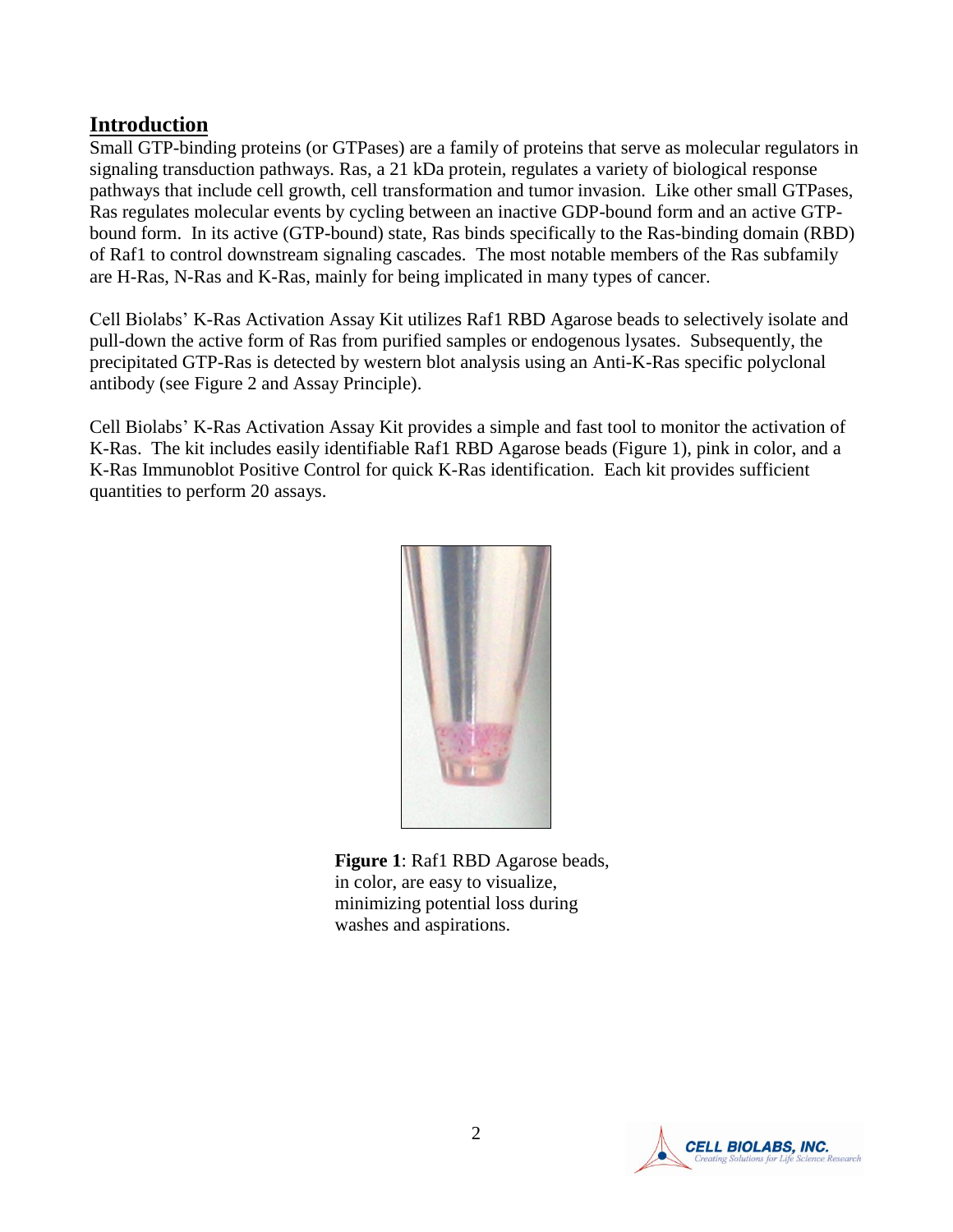## **Assay Principle**



#### **Related Products**

- 1. STA-400: Pan-Ras Activation Assay Kit
- 2. STA-400-H: H-Ras Activation Assay Kit
- 3. STA-400-N: N-Ras Activation Assay Kit
- 4. STA-401-1: Rac1 Activation Assay Kit
- 5. STA-402: Cdc42 Activation Assay Kit
- 6. STA-403-A: RhoA Activation Assay Kit
- 7. STA-405: RhoA/Rac1/Cdc42 Activation Assay Combo Kit
- 8. STA-410: Raf1 PBD Agarose Beads

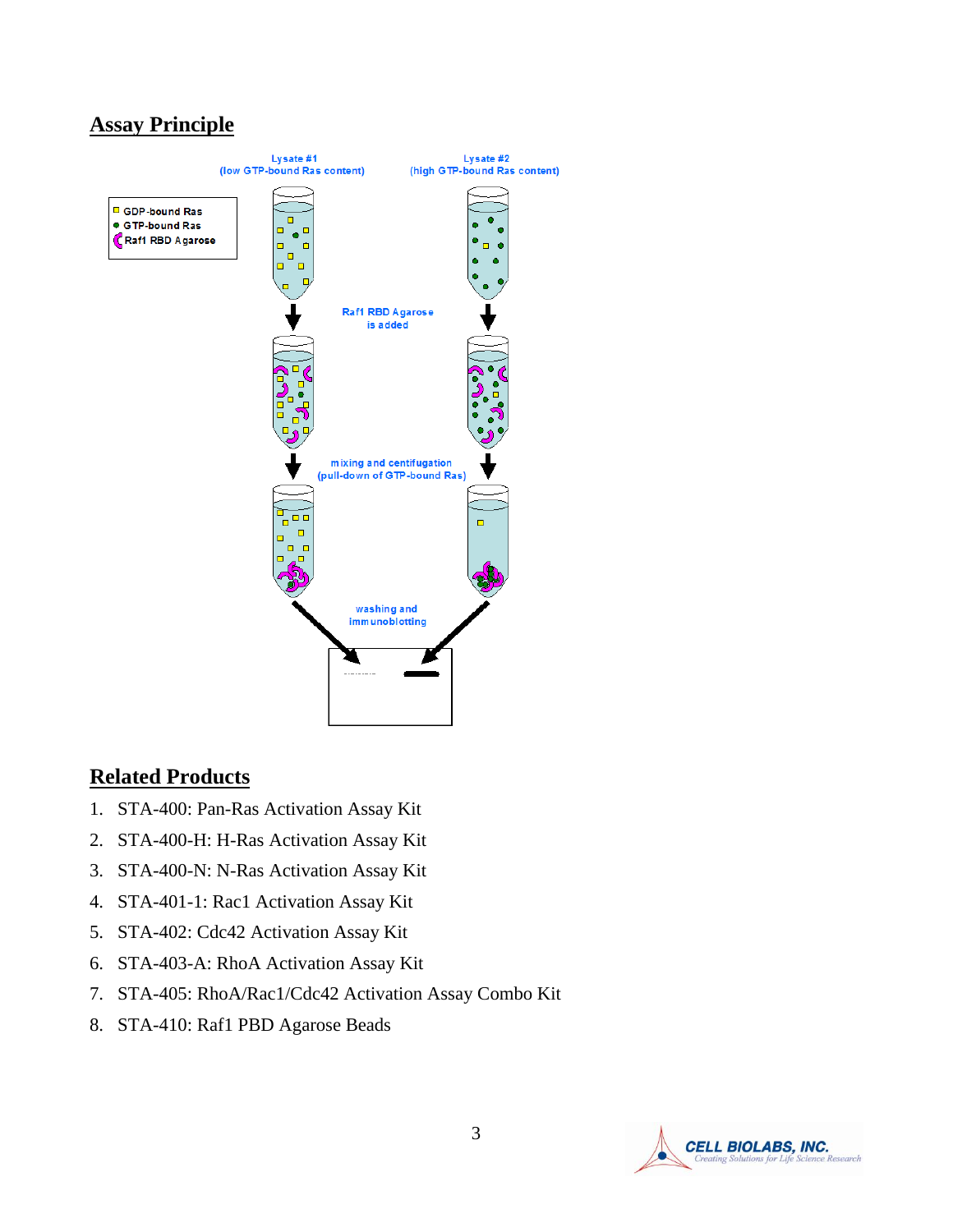## **Kit Components**

- 1. Raf1 RBD Agarose (Part No. STA-410): One vial 800 μL of 50% slurry, 400 μg Raf1 RBD in PBS containing 50% glycerol.
	- *Note: Agarose bead appears pink in color for easy identification, washing, and aspiration.*
- 2.  $100X GTPyS (Part No. 240103)$ : One vial 50 µL of 10 mM GTPyS dissolved in sterile water.
- 3. 100X GDP (Part No. 240104): One vial 50 μL of 100 mM GDP dissolved in sterile water.
- 4. 5X Assay/Lysis Buffer (Part No. 240102): One bottle 30 mL of 125 mM HEPES, pH 7.5, 750 mM NaCl, 5% NP-40, 50 mM MgCl<sub>2</sub>, 5 mM EDTA, 10% Glycerol.
- 5. Anti-K-Ras, Rabbit Polyclonal (Part No. 240005): One vial 80 μL in PBS, pH 7.4, 0.05% NaN<sub>3</sub>, 0.1% BSA. *Note: This polyclonal antibody specifically reacts with K-Ras of human, mouse, and rat.*
- 6. K-Ras Immunoblot Positive Control (Part No. 240006): One vial 100 μL of partially purified, recombinant K-Ras from *E. coli* (provided ready-to-use in 1X reducing SDS-PAGE Sample Buffer, pre-boiled)

## **Materials Not Supplied**

- 1. Stimulated and non-stimulated cell lysates
- 2. K-Ras activators
- 3. Protease inhibitors
- 4. 0.5 M EDTA in water
- 5. 1 M  $MgCl<sub>2</sub>$
- 6. 30°C incubator or water bath
- 7. 4°C tube rocker or shaker
- 8. 2X reducing SDS-PAGE sample buffer
- 9. Electrophoresis and immunoblotting systems
- 10. Immunoblotting wash buffer such as TBST (10 mM Tris-HCl, pH 7.4, 0.15 M NaCl, 0.05% Tween-20)
- 11. Immunoblotting blocking buffer (TBST containing 5% Non-fat Dry Milk)
- 12. PVDF or nitrocellulose membrane
- 13. Secondary Antibody
- 14. ECL Detection Reagents

## **Storage**

Store all kit components at -20ºC. The 5X Assay/Lysis Buffer may be stored at either -20ºC or 4ºC. Avoid multiple freeze/thaw cycles.

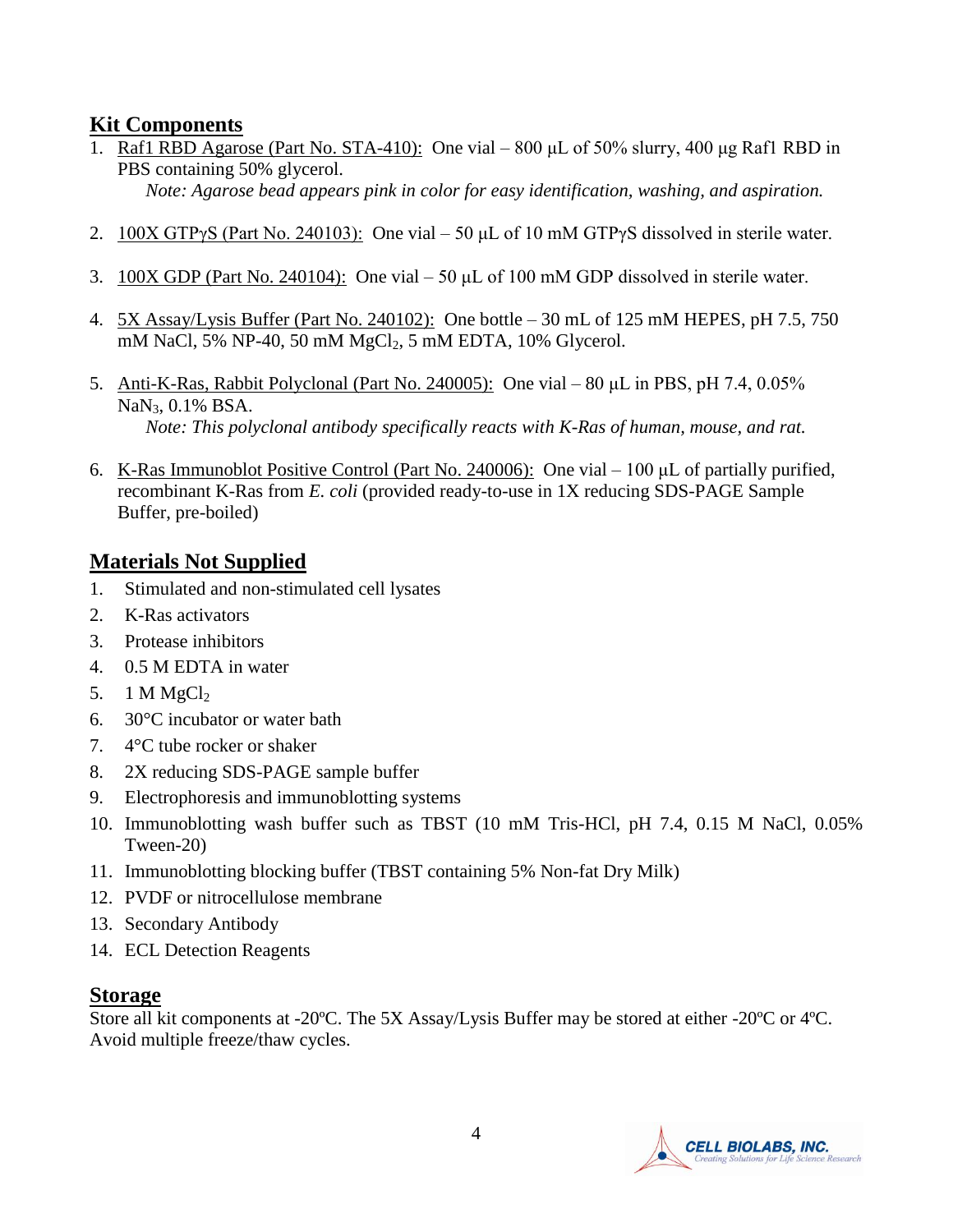## **Preparation of Reagents**

• 1X Assay/Lysis Buffer: Mix the 5X Stock briefly and dilute to 1X in deionized water. Just prior to usage, add protease inhibitors such as 1 mM PMSF, 10 μg/mL leupeptin, and 10 μg/mL aprotinin.

## **Preparation of Samples**

*Note: It is advisable to use fresh cell lysates because GTP-K-Ras is quickly hydrolyzed to GDP-K-Ras; frozen lysates stored at -70°C may be used. Performing steps at 4°C or on ice may reduce hydrolysis. Avoid multiple freeze/thaw cycles of lysates.* 

#### **I. Adherent Cells**

- 1. Culture cells to approximately 80-90% confluence. Stimulate cells with K-Ras activator(s) as desired.
- 2. Aspirate the culture media and wash twice with ice-cold PBS.
- 3. Completely remove the final PBS wash and add ice-cold 1X Assay/Lysis Buffer to the cells (0.5 - 1 mL per 100 mm tissue culture plate).
- 4. Place the culture plates on ice for 10-20 minutes.
- 5. Detach the cells from the plates by scraping with a cell scraper.
- 6. Transfer the lysates to appropriate size tubes and place on ice.
- 7. If nuclear lysis occurs, the cell lysates may become very viscous and difficult to pipette. If this occurs, lysates can be passed through a 27½-gauge syringe needle 3-4 times to shear the genomic DNA.
- 8. Clear the lysates by centrifugation for 10 minutes  $(14,000 \times g)$  at 4<sup>o</sup>C).
- 9. Collect the supernatant and store samples on ice for immediate use, or snap freeze and store at 70°C for future use.
- 10. Proceed to GTPγS/GDP Loading for positive and negative controls, or Pull-Down Assay.

#### **II. Suspension Cells**

- 1. Culture cells and stimulate with K-Ras activator(s) as desired.
- 2. Perform a cell count, and then pellet the cells by centrifugation.
- 3. Aspirate the culture media and wash twice with ice-cold PBS.
- 4. Completely remove the final PBS wash and add ice-cold 1X Assay/Lysis Buffer to the cell pellet  $(0.5 - 1$  mL per 1 x  $10^7$  cells).
- 5. Lyse the cells by repeated pipetting.
- 6. Transfer the lysates to appropriate size tubes and place on ice.
- 7. If nuclear lysis occurs, the cell lysates may become very viscous and difficult to pipette. If this occurs, lysates can be passed through a 27½-gauge syringe needle 3-4 times to shear the genomic DNA.

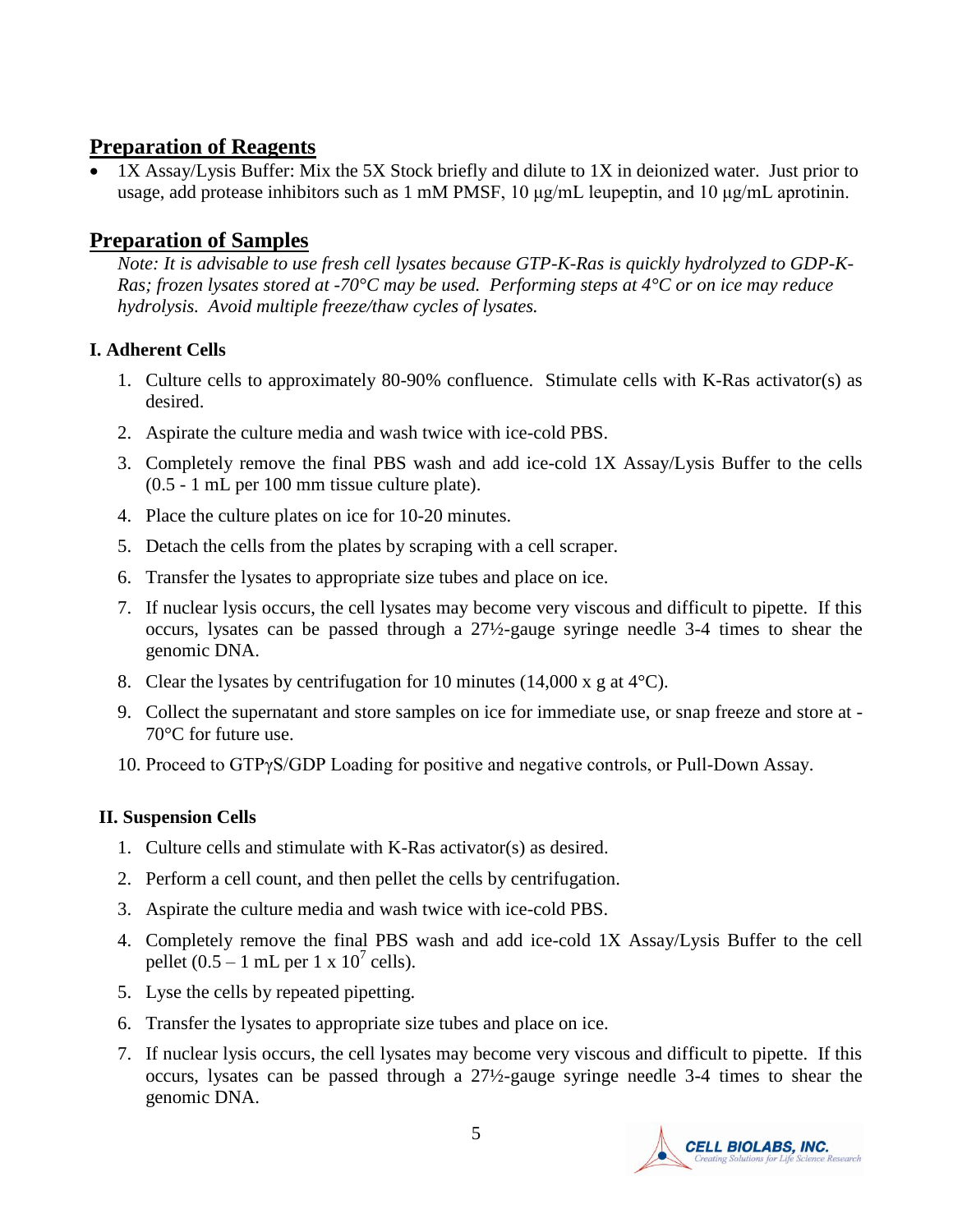- 8. Clear the lysates by centrifugation for 10 minutes (14,000 x g at  $4^{\circ}$ C).
- 9. Collect the supernatant and store samples on ice for immediate use, or snap freeze and store at 70°C for future use.
- 10. Proceed to GTPγS/GDP Loading for positive and negative controls, or Pull-Down Assay.

#### **Assay Protocol**

*Important Note: Before running any Small GTPase pulldown assay, it is always a good practice to run a Western Blot directly on the cell lysate using the antibody provided in this kit. For example: load 5 µg, 10 µg and 20 µg of lysate onto an SDS-PAGE gel, transfer and blot. When proceeding with the pulldown assay, use 100-times the amount of lysate that gave you a clear band of your desired small GTPase in the direct Western blot. For example: if the 5 µg band was faint but the 10 µg band was clear and strong, use 100 x 10 µg = 1 mg of lysate in the assay. Using sufficient lysate in the pulldown assay is critical to success.*

#### **I. GTPγS/GDP Loading (Positive and Negative Controls)**

*Note: Samples that will not be GTPγS/GDP loaded may be kept on ice during the loading of controls.*

1. Aliquot 0.5 – 1 mL of each cell lysate to two microcentrifuge tubes.

*Note: Typical protein content/sample is > 0.5 mg.* 

- 2. Adjust the volume of each sample to 1 mL with 1X Assay Lysis Buffer.
- 3. Add 20  $\mu$ L of 0.5 M EDTA to each sample.
- 4. Add 10 µL of 100X GTPγS to one tube (positive control) and 10 µL of 100X GDP to the other tube (negative control). Mix and label each tube appropriately.
- 5. Incubate the tubes for 30 minutes at 30°C with agitation.
- 6. Stop the loading by adding 65  $\mu$ L of 1 M MgCl<sub>2</sub> to each tube. Mix and place tubes on ice.
- 7. Continue with Pull-Down assay.

#### **II. K-Ras Pull-Down Assay**

- 1. Aliquot 0.5 1 mL of cell lysate (treated with K-Ras activators or untreated) to a microcentrifuge tube.
- 2. Adjust the volume of each sample to 1 mL with 1X Assay Lysis Buffer.
- 3. Thoroughly resuspend the Raf1 RBD Agarose bead slurry by vortexing or titurating.
- 4. Quickly add 40 µL of resuspended bead slurry to each tube (including GTPγS/GDP controls).
- 5. Incubate the tubes at  $4^{\circ}$ C for 1 hour with gentle agitation.
- 6. Pellet the beads by centrifugation for 10 seconds at 14,000 x g.
- 7. Aspirate and discard the supernatant, making sure not to disturb/remove the bead pellet.
- 8. Wash the bead 3 times with 0.5 mL of 1X Assay Buffer, centrifuging and aspirating each time.
- 9. After the last wash, pellet the beads and carefully remove all the supernatant.
- 10. Resuspend the bead pellet in 40 µL of 2X reducing SDS-PAGE sample buffer.

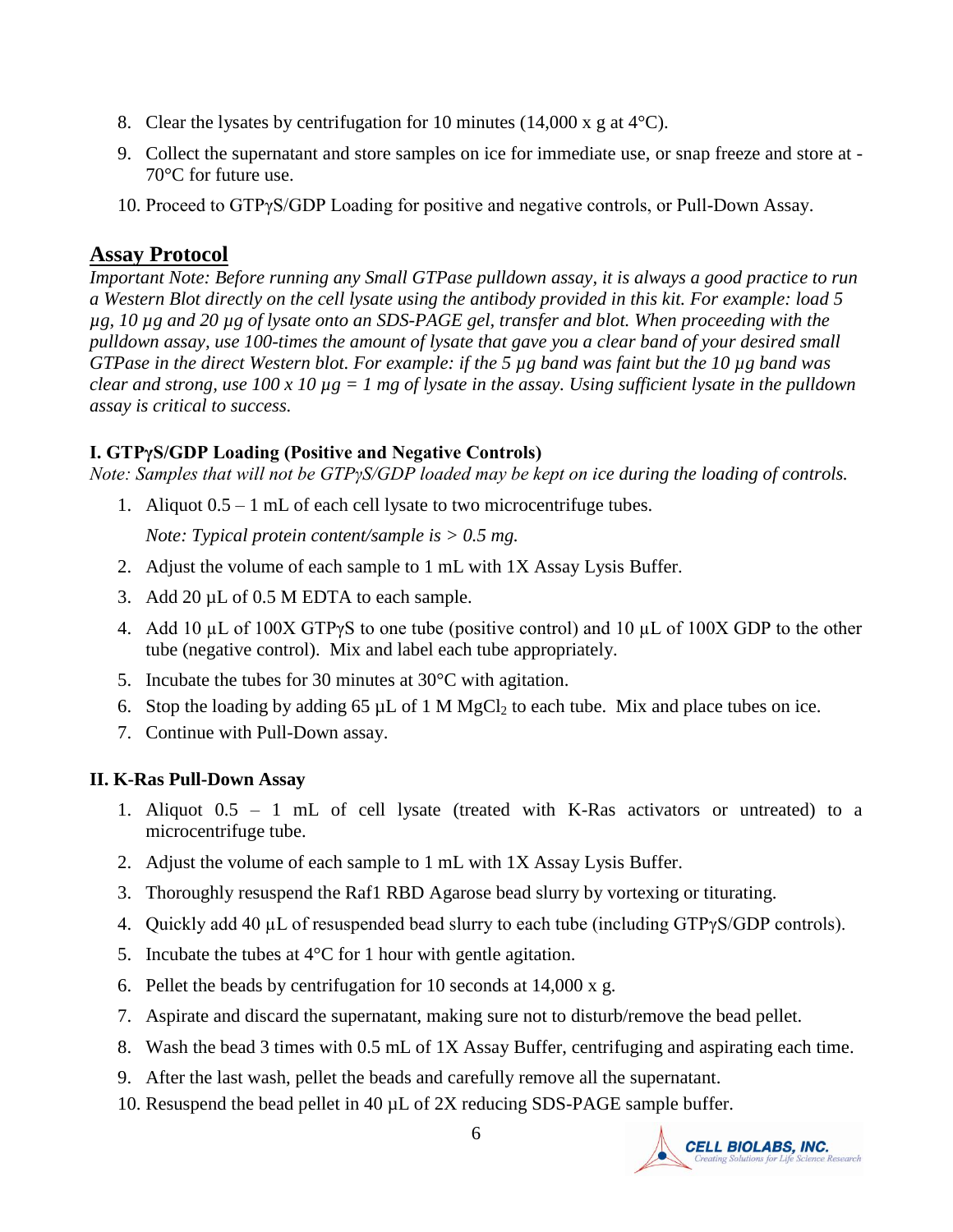- 11. Boil each sample for 5 minutes.
- 12. Centrifuge each sample for 10 seconds at 14,000 x g.

#### **III. Electrophoresis and Transfer**

1. Load 20 µL/well of pull-down supernatant to a polyacrylamide gel. Also, it's recommended to include a pre-stained MW standard (as an indicator of a successful transfer in step 3).

*Note: If desired, 10 µL/well of K-Ras Immunoblot Positive Control (provided ready-to-use, pre-boiled) can be added as an immunoblot positive control.* 

- 2. Perform SDS-PAGE as per the manufacturer's instructions.
- 3. Transfer the gel proteins to a PVDF or nitrocellulose membrane as per the manufacturer's instructions.

#### **IV. Immunoblotting and Detection (all steps are at room temperature, with agitation)**

1. Following the electroblotting step, immerse the PVDF membrane in 100% Methanol for 15 seconds, and then allow it to dry at room temperature for 5 minutes.

*Note: If Nitrocellulose is used instead of PVDF, this step should be skipped.*

2. Block the membrane with 5% non-fat dry milk in TBST for 1 hr at room temperature with constant agitation.

Incubate the membrane with Anti-K-Ras Antibody, freshly diluted 1:500 in 5% non-fat dry milk/TBST, for 1-2 hr at room temperature with constant agitation.

*Note: To conserve antibody, incubations should be performed in a plastic bag.*

- 3. Wash the blotted membrane three times with TBST, 5 minutes each time.
- 4. Incubate the membrane with a secondary antibody (e.g. Goat Anti-Rabbit IgG, HRPconjugate), freshly diluted in 5% non-fat dry milk/TBST, for 1 hr at room temperature with constant agitation.
- 5. Wash the blotted membrane three times with TBST, 5 minutes each time.
- 6. Use the detection method of your choice. We recommend enhanced chemiluminescence reagents from Pierce.

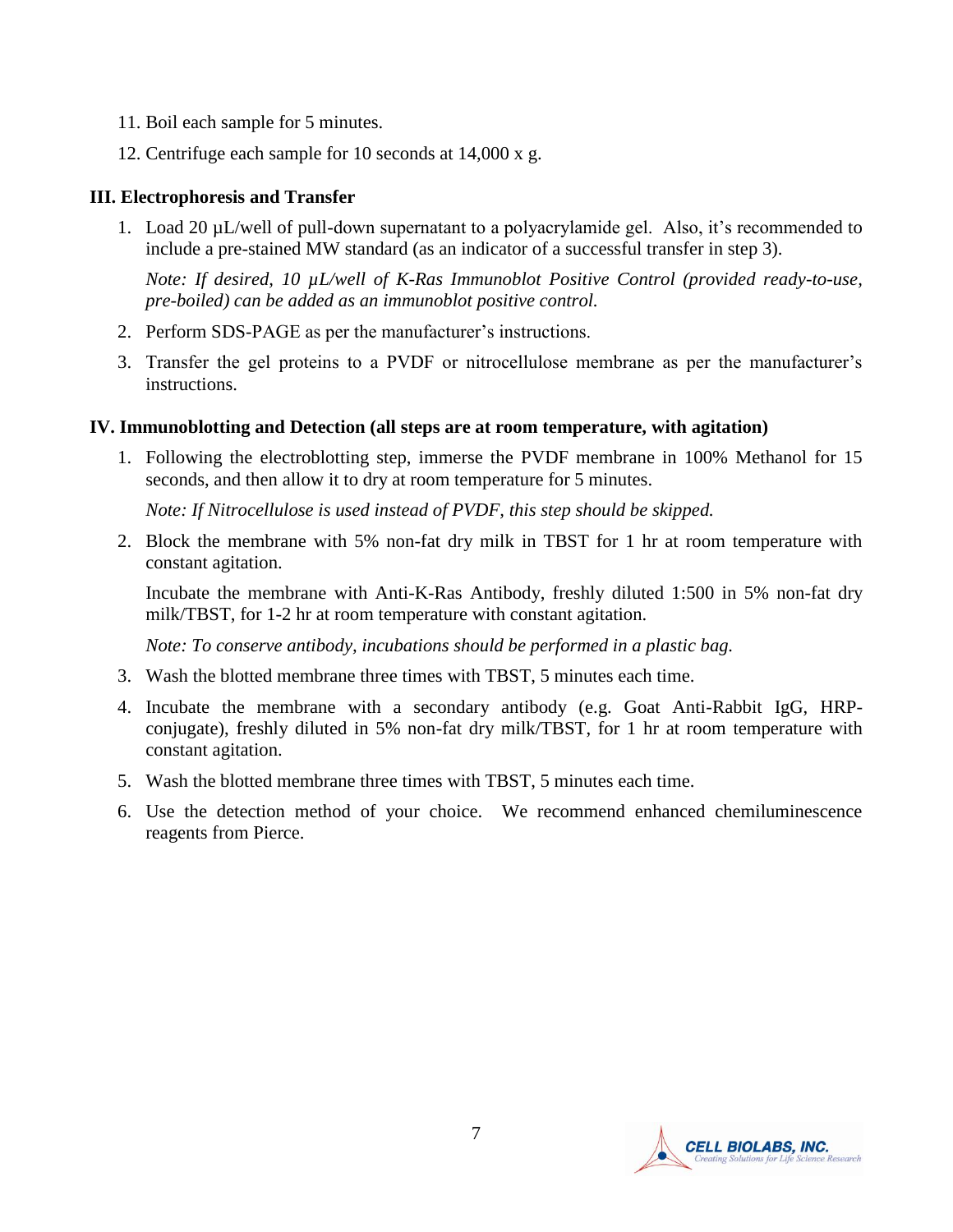## **Example of Results**

The following figure demonstrates typical results seen with Cell Biolabs K-Ras Activation Assay Kit. One should use the data below for reference only.



**Figure 2: Specificity of Anti-K-Ras antibody.**

## **References**

- 1. [Bar-Sagi D.](http://www.ncbi.nlm.nih.gov/entrez/query.fcgi?db=pubmed&cmd=Search&term=%22Bar%2DSagi+D%22%5BAuthor%5D), and [Hall A.](http://www.ncbi.nlm.nih.gov/entrez/query.fcgi?db=pubmed&cmd=Search&term=%22Hall+A%22%5BAuthor%5D) (2000) *Cell* **103**: 227-38.
- 2. [de Rooij J.](http://www.ncbi.nlm.nih.gov/entrez/query.fcgi?db=pubmed&cmd=Search&term=%22de+Rooij+J%22%5BAuthor%5D), and [Bos J. L.](http://www.ncbi.nlm.nih.gov/entrez/query.fcgi?db=pubmed&cmd=Search&term=%22Bos+JL%22%5BAuthor%5D) (1997) *Oncogene* **14**: 623-5.

## **Recent Product Citations**

- 1. Menini, S. et al. (2020). Diabetes promotes invasive pancreatic cancer by increasing systemic and tumour carbonyl stress in KrasG12D/+ mice. *J Exp Clin Cancer Res*. **39**(1):152. doi: 10.1186/s13046-020-01665-0.
- 2. Rajabi, H. et al. (2019). MUC1-C represses the RASSF1A tumor suppressor in human carcinoma cells. *Oncogene*. doi: 10.1038/s41388-019-0940-1.
- 3. Charitou, T. et al. (2019). Transcriptional and metabolic rewiring of colorectal cancer cells expressing the oncogenic KRASG13D mutation. *Br J Cancer*. doi: 10.1038/s41416-019-0477-7.
- 4. Yokoyama, N. et al. (2019). Kras promotes myeloid differentiation through Wnt/β-catenin signaling. *FASEB BioAdvances*. doi: 10.1096/fba.2019-00004.
- 5. Tseng, Y.T. et al. (2019). LvRas and LvRap are both important for WSSV replication in Litopenaeus vannamei. *Fish Shellfish Immunol*. **88**:150-160. doi: 10.1016/j.fsi.2019.02.035.
- 6. Sun, Y. et al. (2014). Reduced miR-3127-5p expression promotes NSCLC proliferation/invasion and contributes to dasatinib sensitivity via the c-Abl/Ras/ERK pathway. *Sci Rep.* **4**:6527.
- 7. Hernández-Porras, I. et al. (2014). K-RasV14I recapitulates Noonan syndrome in mice. *Proc Natl Acad Sci U S A*. **111**:16395-16400.
- 8. Moran, D. M. et al. (2014). KRAS Mutation status is associated with enhanced dependency on folate metabolism pathways in non–small cell lung cancer cells. *Mol Cancer Ther*. **13**:1611-1624.

# **Warranty**

These products are warranted to perform as described in their labeling and in Cell Biolabs literature when used in accordance with their instructions. THERE ARE NO WARRANTIES THAT EXTEND BEYOND THIS EXPRESSED WARRANTY AND CELL BIOLABS DISCLAIMS ANY IMPLIED WARRANTY OF MERCHANTABILITY OR WARRANTY OF FITNESS FOR PARTICULAR PURPOSE. CELL BIOLABS' sole obligation and purchaser's